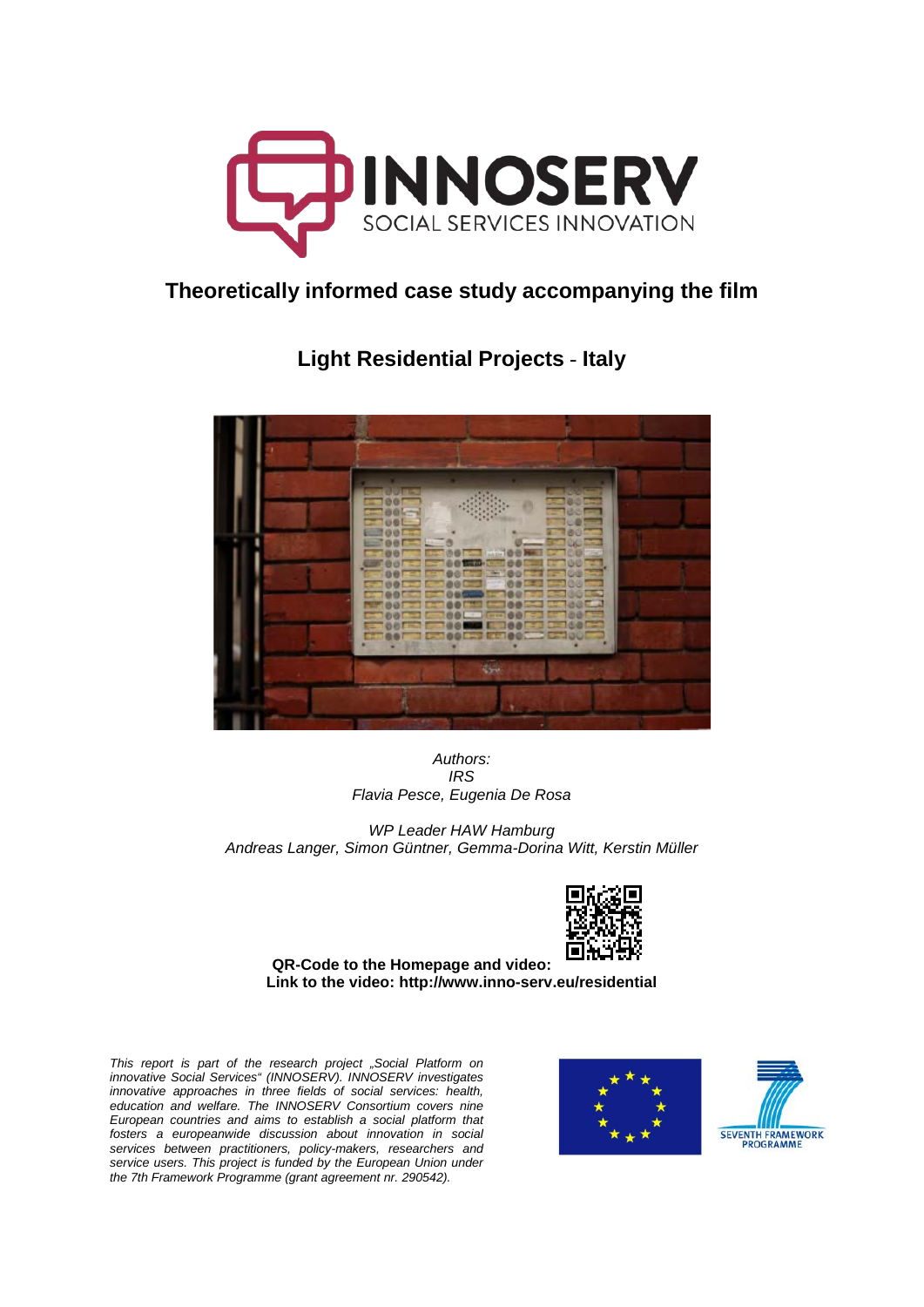## **1. Short profile: Light Residential Projects** - **housing solutions for people with mental health problems in Italy**

The aim of Light Residential Projects is to ensure a gradual transition to independent living and inclusion in the community for people with mental health problems<sup>[1](#page-1-0)</sup> through offering living arrangements out of residential structures and support in daily living.

#### **Specific innovative elements of Light Residential Projects:**

#### *Network approach*

The 'Blurring Approach' involving a change in values and practices in health and social care, integrating the two approaches in one service.

#### *Community*‑*based care*

Social service provider: integrated intervention programs between the various services of the locality and open collaboration with informal networks and the local services.

*Rejecting residential care approaches* Focusing on the person and not the service system

#### **Key characteristics of the service**

#### *Organisation:*

**Aiutiamoli** is an association founded in Milan in 1989 to deal with the discomfort, pain and loneliness of the mentally ill and their families. In March 2007 the Foundation Aiutiamoli was set up as a non-profit organization to manage the Day Care Center "City of the Sun' and for other rehabilitation and residential projects..

#### *User groups*

Users are patients who are clinically stable but living in difficult social situations and who need support to manage their own home

#### *Principle*

The main idea is to establish new models of residential psychiatry in order to allow the completion of the rehabilitation of the user enabling their right to independent living. Empowerment, autonomy and independent living are the main principles.

<span id="page-1-0"></span>Different definitions of mental health disorders and intellectual disabilities are contained in the Italian Law System.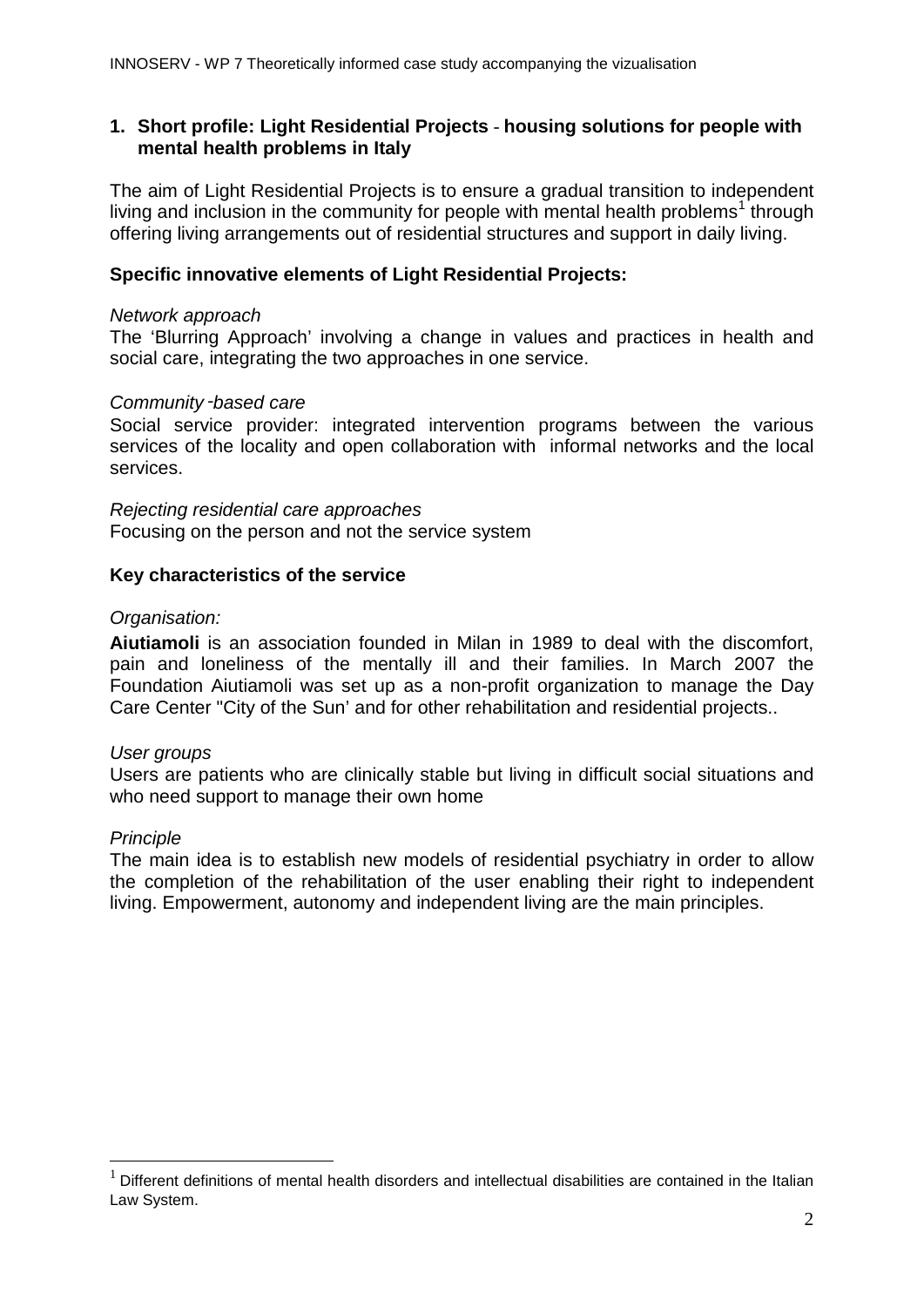

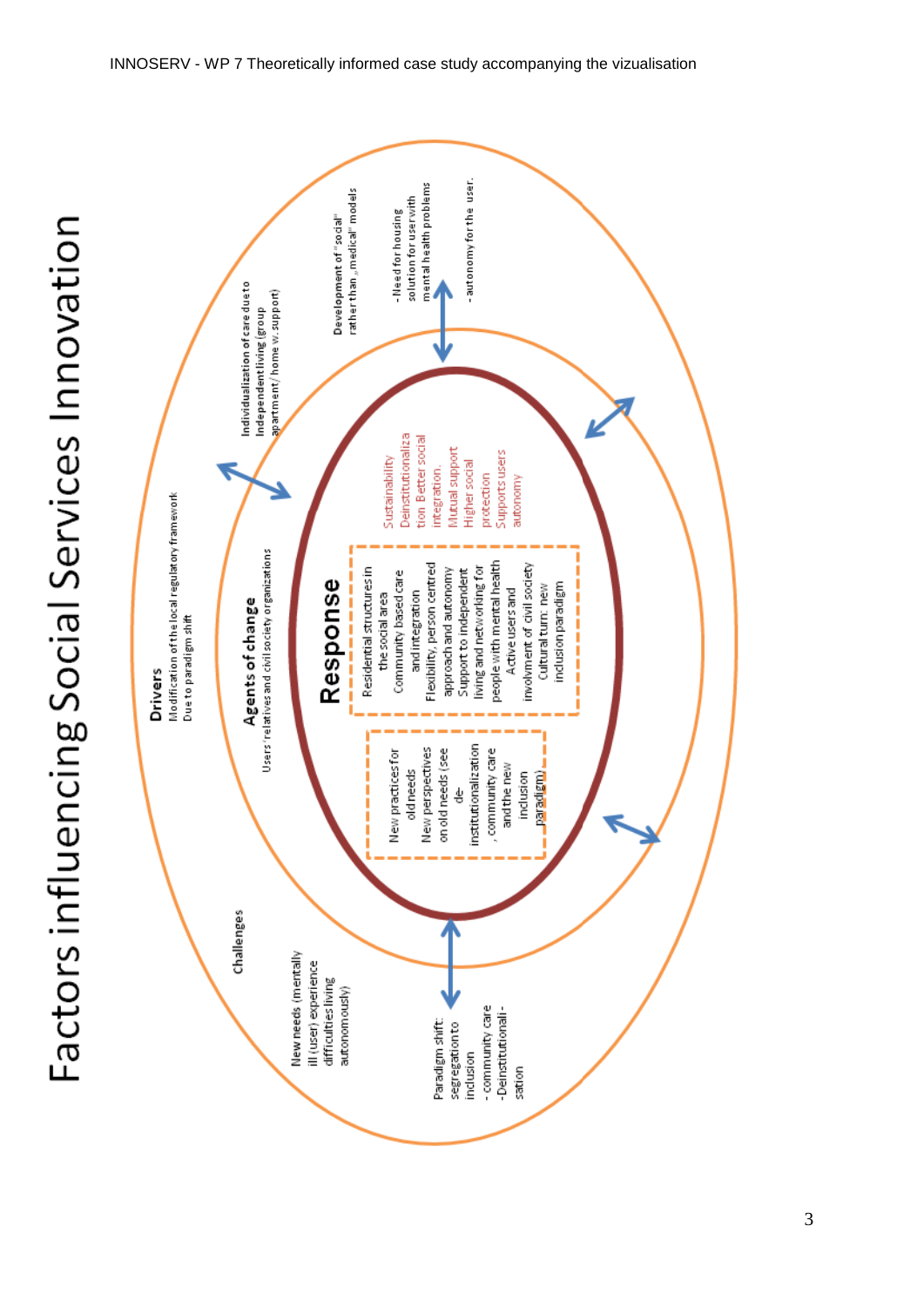## **2. Policy framework relating to housing solutions for people with mental health problems in Italy[2](#page-3-0)**

| <b>Principle/</b>                                                                                                                                                                                                                                                                                                                                                                                                                                                                                                                                                                          | Key organisations and                                                                                                                                                                                                                                                                                                                                                                                                                                                                                                                                                                                                                                                                                                                                                                                                                                                                                                                                                                                                | <b>Services provided</b>                                                                                                                                                                                 | Expenditure,                                                                                                                                                                                                                                                                                                                                                                                                            |
|--------------------------------------------------------------------------------------------------------------------------------------------------------------------------------------------------------------------------------------------------------------------------------------------------------------------------------------------------------------------------------------------------------------------------------------------------------------------------------------------------------------------------------------------------------------------------------------------|----------------------------------------------------------------------------------------------------------------------------------------------------------------------------------------------------------------------------------------------------------------------------------------------------------------------------------------------------------------------------------------------------------------------------------------------------------------------------------------------------------------------------------------------------------------------------------------------------------------------------------------------------------------------------------------------------------------------------------------------------------------------------------------------------------------------------------------------------------------------------------------------------------------------------------------------------------------------------------------------------------------------|----------------------------------------------------------------------------------------------------------------------------------------------------------------------------------------------------------|-------------------------------------------------------------------------------------------------------------------------------------------------------------------------------------------------------------------------------------------------------------------------------------------------------------------------------------------------------------------------------------------------------------------------|
| <b>Guidelines</b>                                                                                                                                                                                                                                                                                                                                                                                                                                                                                                                                                                          | actors                                                                                                                                                                                                                                                                                                                                                                                                                                                                                                                                                                                                                                                                                                                                                                                                                                                                                                                                                                                                               | by local authorities                                                                                                                                                                                     | <b>resources</b>                                                                                                                                                                                                                                                                                                                                                                                                        |
| 1. Flexibility in                                                                                                                                                                                                                                                                                                                                                                                                                                                                                                                                                                          | - All Inhabitants shall have the                                                                                                                                                                                                                                                                                                                                                                                                                                                                                                                                                                                                                                                                                                                                                                                                                                                                                                                                                                                     | Legal milestones:                                                                                                                                                                                        | 1. Current public                                                                                                                                                                                                                                                                                                                                                                                                       |
| residential<br>psychiatric care and<br>individualised<br>approach: (a) From                                                                                                                                                                                                                                                                                                                                                                                                                                                                                                                | same access to services, The<br>organisational structure has three<br>levels: the central state, the<br>regional health care system and                                                                                                                                                                                                                                                                                                                                                                                                                                                                                                                                                                                                                                                                                                                                                                                                                                                                              | - Regional Plan for Mental<br>Health 2002-2004. Resolution<br>no. 7/17513 of 17 May 2004;                                                                                                                | health<br>expenditure in<br>the Region:<br>16.083,43 million<br>euros for 2011 (cf.<br>Lombardy Region)<br>2. Financing of<br>residential<br>projects: Light<br><b>Residential Project</b><br>are funded by<br>public authorities.<br>Lombardy Region<br>for the health<br>"quota"/portion and<br>the municipality of<br>Milan for the social<br>"quota".<br>- The health quota<br>is about 45 euro<br>and foresees the |
| service structures to                                                                                                                                                                                                                                                                                                                                                                                                                                                                                                                                                                      | municipalities                                                                                                                                                                                                                                                                                                                                                                                                                                                                                                                                                                                                                                                                                                                                                                                                                                                                                                                                                                                                       | - DGR 4221/2007;                                                                                                                                                                                         |                                                                                                                                                                                                                                                                                                                                                                                                                         |
| care programs. From<br>the structure to the<br>person                                                                                                                                                                                                                                                                                                                                                                                                                                                                                                                                      | - The Regions are responsible<br>for the actual provision of health<br>care services.                                                                                                                                                                                                                                                                                                                                                                                                                                                                                                                                                                                                                                                                                                                                                                                                                                                                                                                                | - Resolution no. VIII/8501 of<br>26/11/2008 - Guidelines for<br><b>Regional Triennial</b>                                                                                                                |                                                                                                                                                                                                                                                                                                                                                                                                                         |
| 2. Active user:<br>service user<br>involvement in                                                                                                                                                                                                                                                                                                                                                                                                                                                                                                                                          | - Legal Foundation for the<br>service of Light Residential is to<br>offer local level services to<br>entire the population of the<br>region.<br>- Government and actors<br>involved in mental health care<br>are: ASL (Local Health Unit),<br>DSM (Department of Mental<br>Health); providers (hospitals and<br>accredited private actors<br>belonging to the private and third<br>sector); local authorities; social<br>networks.<br>- Greater proximity might be<br>found in the social-health<br>district territory where there is<br>more immediate involvement of<br>natural networks, municipalit<br>services, family physicians and<br>the implementation of<br>appropriate integration with the<br>work of UOP (Operative Unit of<br>Psychiatry), through the CPS<br>(psycho-social center), the<br>residential and semi-residential.<br>- Community psychiatry<br>encourages the therapeutic<br>alliance with users and their<br>families (Lombardy Regional<br>Plan for Mental Health 2002-<br>$2004:8$ ). | 2009/2011;<br>- the Social-Health Regional<br>Plan 2010-2014.                                                                                                                                            |                                                                                                                                                                                                                                                                                                                                                                                                                         |
| decision making<br>3. Integration of                                                                                                                                                                                                                                                                                                                                                                                                                                                                                                                                                       |                                                                                                                                                                                                                                                                                                                                                                                                                                                                                                                                                                                                                                                                                                                                                                                                                                                                                                                                                                                                                      | <b>Service characteristics</b>                                                                                                                                                                           |                                                                                                                                                                                                                                                                                                                                                                                                                         |
| health and social<br>sectors: (a) Blurring<br>boundaries between<br>health (rehabilitative<br>competences) and<br>social (active<br>citizenship) sector<br>involving services, (b)<br>From the organization<br>of work for structure to<br>the development of<br>"teams".<br>4. Public-private<br>partnership models<br>and agreements with<br>non-institutional<br>actors: (a) provided<br>by accredited actors<br>(private and third<br>sector) for providing<br>housing solutions; (b)<br>Trend to community<br>integrated f assistance<br>(integration between<br>sectors and actors). |                                                                                                                                                                                                                                                                                                                                                                                                                                                                                                                                                                                                                                                                                                                                                                                                                                                                                                                                                                                                                      | - Llight Residential<br>programmes are provided by<br>accredited actors for activities<br>in the field of psychiatry, most<br>of them are non-profit<br>organizations;<br>- The regional data related to |                                                                                                                                                                                                                                                                                                                                                                                                                         |
|                                                                                                                                                                                                                                                                                                                                                                                                                                                                                                                                                                                            |                                                                                                                                                                                                                                                                                                                                                                                                                                                                                                                                                                                                                                                                                                                                                                                                                                                                                                                                                                                                                      | the implementation of<br>programs of Light Residential<br>for the period 2008-2008<br>indicate (cf. Percuadani<br>$2009$ ;                                                                               | signing of a<br>contract between<br>A.O. or an<br>accredited body<br>and ASL.                                                                                                                                                                                                                                                                                                                                           |
|                                                                                                                                                                                                                                                                                                                                                                                                                                                                                                                                                                                            |                                                                                                                                                                                                                                                                                                                                                                                                                                                                                                                                                                                                                                                                                                                                                                                                                                                                                                                                                                                                                      | - 128 patients in 2008<br>involved in LR programs; 166<br>in the first quarter of 2009,<br>with an increase of 30% (cf.<br>Percuadani 2009);                                                             | - The social quota<br>is established in<br>agreement with<br>local authorities.                                                                                                                                                                                                                                                                                                                                         |
|                                                                                                                                                                                                                                                                                                                                                                                                                                                                                                                                                                                            |                                                                                                                                                                                                                                                                                                                                                                                                                                                                                                                                                                                                                                                                                                                                                                                                                                                                                                                                                                                                                      | - 11 ASL involved;                                                                                                                                                                                       |                                                                                                                                                                                                                                                                                                                                                                                                                         |
|                                                                                                                                                                                                                                                                                                                                                                                                                                                                                                                                                                                            |                                                                                                                                                                                                                                                                                                                                                                                                                                                                                                                                                                                                                                                                                                                                                                                                                                                                                                                                                                                                                      | - a greater presence of men<br>(60%); approximately 50% of<br>recipients younger than 45<br>years; the prevalent<br>pathology is schizophrenia<br>$(60\%)$ .<br>The mental health system                 |                                                                                                                                                                                                                                                                                                                                                                                                                         |
|                                                                                                                                                                                                                                                                                                                                                                                                                                                                                                                                                                                            |                                                                                                                                                                                                                                                                                                                                                                                                                                                                                                                                                                                                                                                                                                                                                                                                                                                                                                                                                                                                                      | In Lombardy, the succes rate<br>in treating mental disorders,<br>in 2010, was 42.93 while in<br>Italy was 43.59 (Istat) (cf.<br>Lombardy Region 2009)                                                    |                                                                                                                                                                                                                                                                                                                                                                                                                         |

<span id="page-3-0"></span> $2$  The service of light residential analysed is activated in the Lombardy Region, in particular in the Municipality of Milan. Data and information in the table above refer to this context.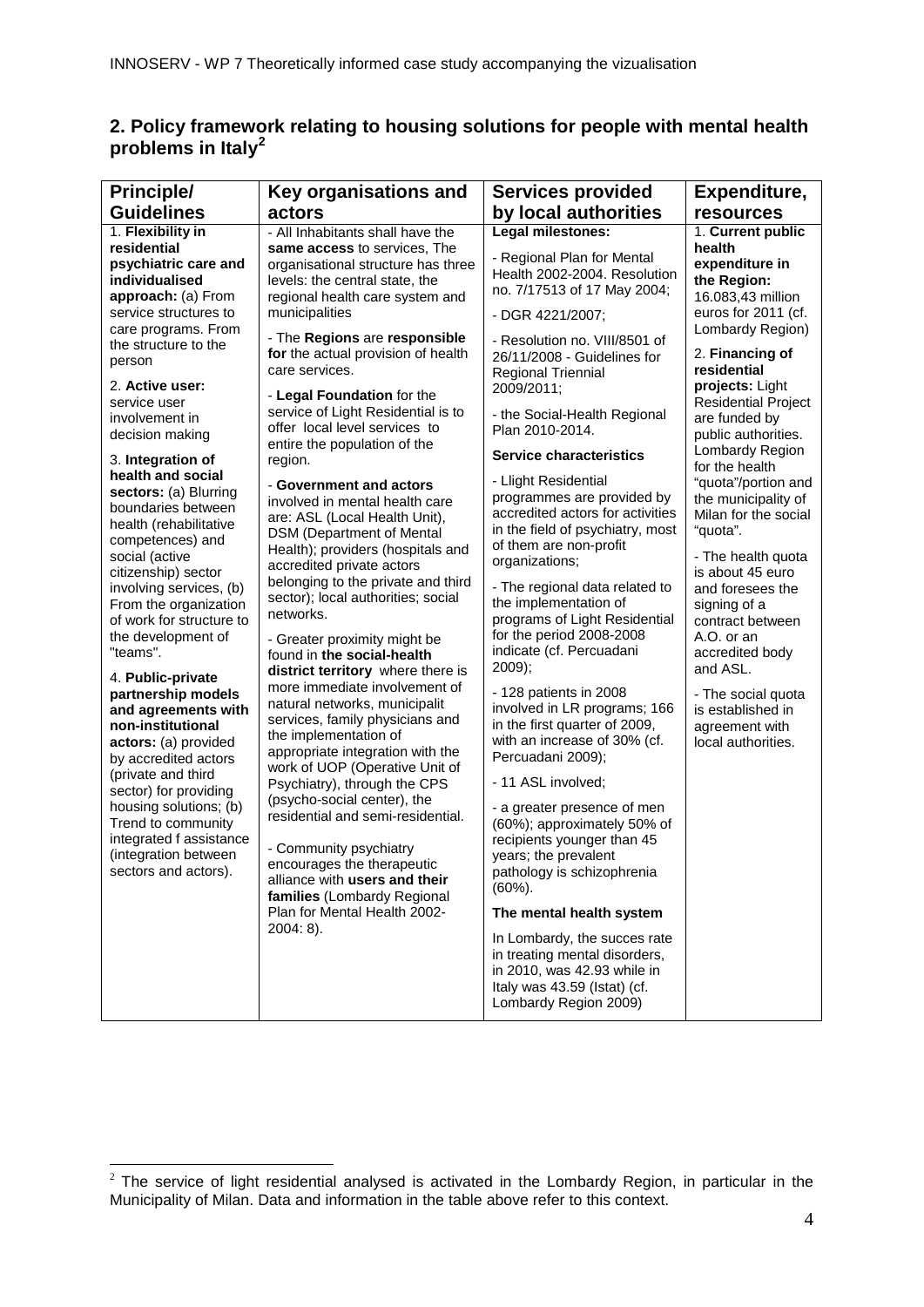## **3. The social, political and institutional context**

## **3.1 Population/ Government**

|                                                    | <b>Italy (2011)</b> | EU27 (2011)  |
|----------------------------------------------------|---------------------|--------------|
| <b>Total Population:</b>                           | 60626442            | 502406858    |
| Population projections 2010-2050                   | 65915103            | 524052690    |
| Proportion of population aged 65-79 years:         | 14.3 %              | 12,7%        |
| Proportion of population aged 80 years and more:   | 6%                  | 4.8%         |
| Proportion of population aged 65 and over:         | 20.3 %              | 17.5%        |
| Old-age-dependency ratio: (15-64 to 65+)           | 30.9%               | 26.2%        |
| Projected old-age dependency ratio 2010-2050       | 56.34%              | 50.16%       |
| Life expectancy at 60 (2009) in years: male/female | 22.4 years /        | 21.1 years / |
|                                                    | 26.5 years          | 25.1 years   |
| Expenditure on social protection (% of GDP) 2010   | 29.87%              | 29.36%       |
| Expenditure on care for elderly (% of GDP) 2008    | 0.14%               | 0.41%        |
| Pension expenditure projections (% of GDP) 2050    |                     |              |

## **3.2 Information about the specific welfare State: Italy**

National Government highlights priority targets and interventions for comprehensive local health services and mental health policy in Italy (cf. Ministry of Health 2008: National guidelines for mental health) and establishes the essential levels of assistance (LEA) in order to guarantee equity of care. In 2011, the Ministry of Health, in collaboration with regions, developed the 'Action Plan for Mental Health' to define objectives, priority actions and defining criteria and indicators for the monitoring and evaluation of service delivery. The supply of mental health services and interventions are provided by regional and local authorities that are responsible for planning and implementing interventions<sup>[3](#page-4-0)</sup>.

Traditionally, in Italy, Regions are the main authorities responsible for providing health care while local government (Municipalities, social-healthcare districts) plan, manage and provide social services. Since the reform of Title V of the Constitution (Constitutional Law of 18 October 2001 n. 3) health has been characterized by progressive strengthening of regional responsibilities and regions have acquired legislative powers in social assistance,. The integration of the health and social sector has been a developing objective for the Italian welfare state and numerous legislative provisions have promoted this. In terms of resources, at national level the expenditure on social protection, in 2010, was 29.87% of GDP, lower than the EU27 average where the rate was 29.36% (the expenditure on care for elderly, in 2008, represented 0.14% of GDP against the EU percentage of 0.41%). Total health spending accounted for 9.3% of GDP in Italy in 2010, slightly below the OECD

<span id="page-4-0"></span><sup>&</sup>lt;sup>3</sup> Accordina to the Report on the Health Status of Country 2009-2010 'the number of Mental Health Departments coordinating the care network dropped from 214 in 2007 to 208, partly due to their incorporation into the local health authorities, whereas there has been a parallel consistent increase in Mental Health Centres in the community (from 708 to 1,387)' (Summary of the Report 2011: CCXXXI).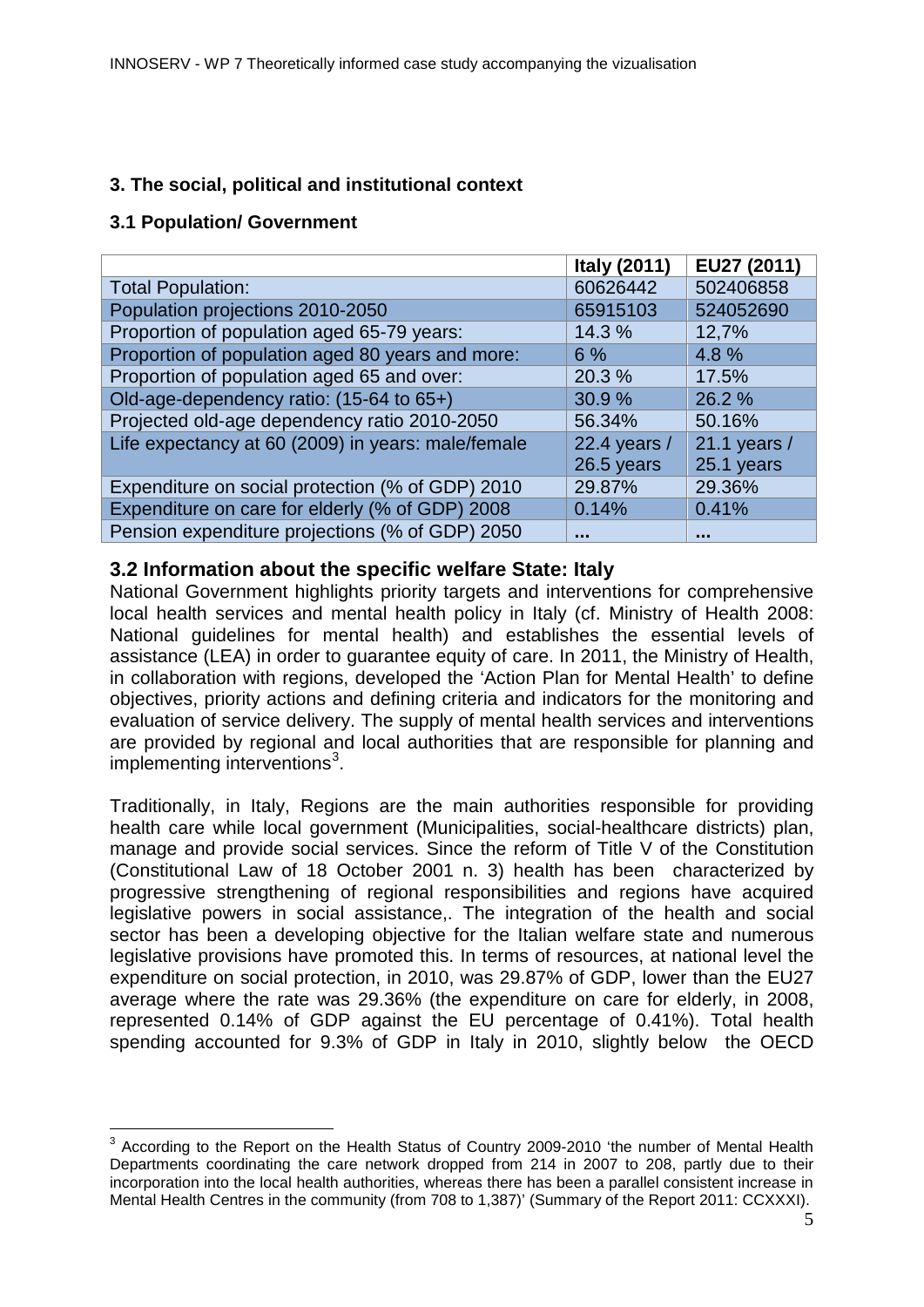average  $(9.5%)^4$  $(9.5%)^4$ . In Italy, 79.6% of health spending was funded by public sources in 2010, above the average of 72.2% in OECD countries (OECD Health Data 2012).

In integrating social services, a significant reform was implemented through Law 328/2000 which redefined the Italian local social protection model basing it on the principles of integration, public-third sector partnership and a holistic conception of the citizen-user. New forms of cooperation between public institutions, health services, social services and civil society organizations have been encouraged through new local planning powers the Area Plan (Piano di zona). In the implementation of the reform the following aspects should be noted:

- different levels of integration between public and private actors and between health and social services (different local welfare models);
- local disparities in the economic resources of regions and municipalities. Fiscal federalism and reorganization of local autonomies are some issues currently being debated in relation to the provision of social services in Italy.

Also for mental health services, the provision and availability of integrated and support services differ among Regions and Municipalities reflecting different welfare regimes as well as the extent of progress towards de-institutionalisation and community living. In 2008, Italy celebrated 30 years since the issue of the National Mental Health Reform Law (Act 180/1978, known as "Basaglia Law"), which has started the process of de-institutionalisation in favouring the network of community services that currently represent the ideal core strategy of intervention in the mental health field. In such a context. Light Residential programmes and community psychiatry initiatives constitute innovative social policies, implemented at regional and municipal level, facilitating choice and control over their lives for people with mental health problems.

There is a steady increase of expenditure on social protection services (including social services), that shows the growing importance in comparison to social protection benefit in cash. The table below presents the social protection expenditure of selected countries.

## **Social protection expenditure: Aggregated benefits and grouped schemes in millions of Euros**

| Time         | Expenditur<br>e for social<br>protection<br>benefits in<br>Mio. of<br>Euro | Expenditure<br>for social<br>protection<br>benefits in<br>Mio. of Euro | Increasing<br>benefits in kind | Part of benefits in kind<br>of social protection<br>benefits | Part of benefits in<br>kind of social<br>protection benefits |
|--------------|----------------------------------------------------------------------------|------------------------------------------------------------------------|--------------------------------|--------------------------------------------------------------|--------------------------------------------------------------|
|              | 1996                                                                       | 2010                                                                   | 1996-2010                      | 1996                                                         | 2010                                                         |
| <b>EU 27</b> |                                                                            | 3,605.678.95                                                           |                                |                                                              | 34.07%                                                       |
| Italy        | 241,249.28                                                                 | 463,992.0                                                              | 127.52%                        | 21.86%                                                       | 25.86%                                                       |
| Germany      | 565,683.07                                                                 | 765,717.82                                                             | 52.53%                         | 30.79%                                                       | 34.69%                                                       |
| Belgium      | 60592.78                                                                   | 106492.16                                                              | 110.88%                        | 24.18%                                                       | 29.01%                                                       |

Source: Own calculations based on EUROSTAT 2012

<span id="page-5-0"></span> $4$  The expenditure on health, in 2011, was 112,889 billion euros (Ministry of Health 2012; 240); the percapita value was 1.862 euros. (in 2010, 111,168 billion euros).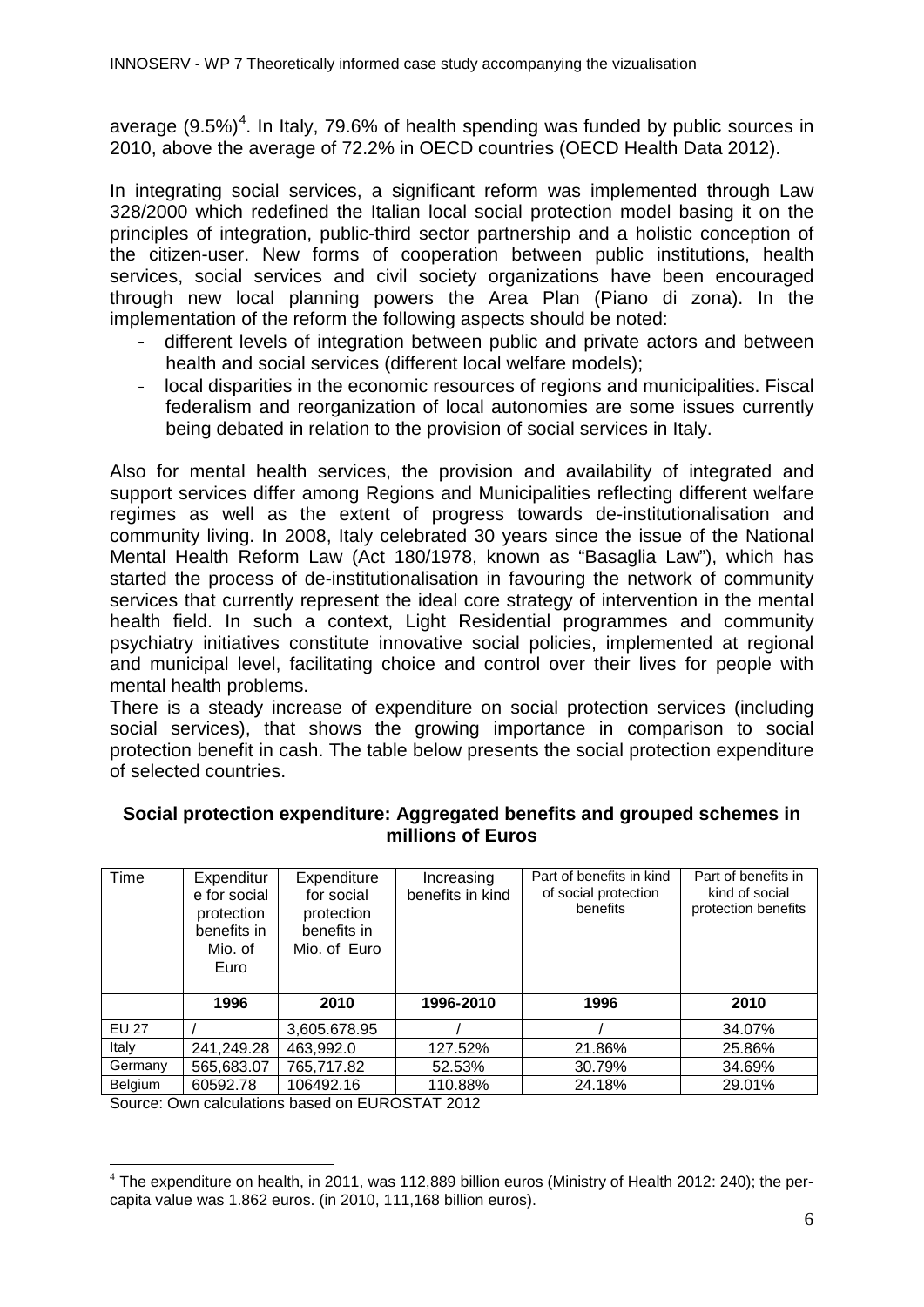## **4. Challenges and drivers of innovation**

Istat data on mental health for 2009 and 2010 indicates a prevalence of mental disorders (classified as "nervous disorders") of approximately 4.3% of the total population, which rises to 9.8% for the over 65s (cf. Ministry of Health, 2011). Population ageing and the higher risk for women of suffering mental health problems represent some challenges that trigger a growing variety of needs for mental health services.

In Italy living arrangements and support in daily living, represent key areas of intervention to ensure an independent life and inclusion in the community for people with mental health problems (cf. FRA 2012).

Focusing on the Lombardy Region the discharge rate for mental disorders was, in 2010, 42.93 (against 43.59 registered at national level) and the rate of adults with disabilities and mental illness was, in 2009, 213.92 (Health for All, Istat). The number of socio-health residential structures [presidi residenziali socio-assistenziali] at 31.12.2009 amounted to 2.385 while the number of beds was 105,677 with a current public expenditure for health of 17,187.

In 2009 the expenditure for interventions and social services in the Lombardy Region was 17.3% of the total (1.208.044.688; in the Municipality of Milan it was 1.025.145.286 euro).

## **Structural weaknesses** of the system:

In Italy the following structural weaknesses are discussed:

- The impact of public spending cuts. Several cuts to healthcare and to the welfare system have been envisaged with expected impacts also in the field of mental health.
- Lack of person-centred support and community based socio-health services addressed to people with mental health. Unsatisfactory level of shared care (sharing of interprofessional care).
- Weaknesses in the health and social services offer of sufficient housing in the community and of support for independent living for people with mental health problems.

Focusing on the Lombardy Region and on the metropolis of Milan the following structural weaknesses are discussed:

- 'the discrepancy between the offer of intensive support residential services and the supply for low intensity services, preclude some patients, especially those young and of working age, from rehabilitation ' (gaps in supporting the transition from hospital treatment to independent living in the community);
- 'continuing professional practice centred on hospitalization and stigmatization of the patient;
- 'need to integrate the rehabilitation, through the achievement of a semiautonomy of patients, not only through residential service but including recreational activities in the wider community cf. in cinemas, swimming pools and, last but not least, through targeted training and job placements'

(http://www.menteinsalute.it/residenzialitaleggera.asp).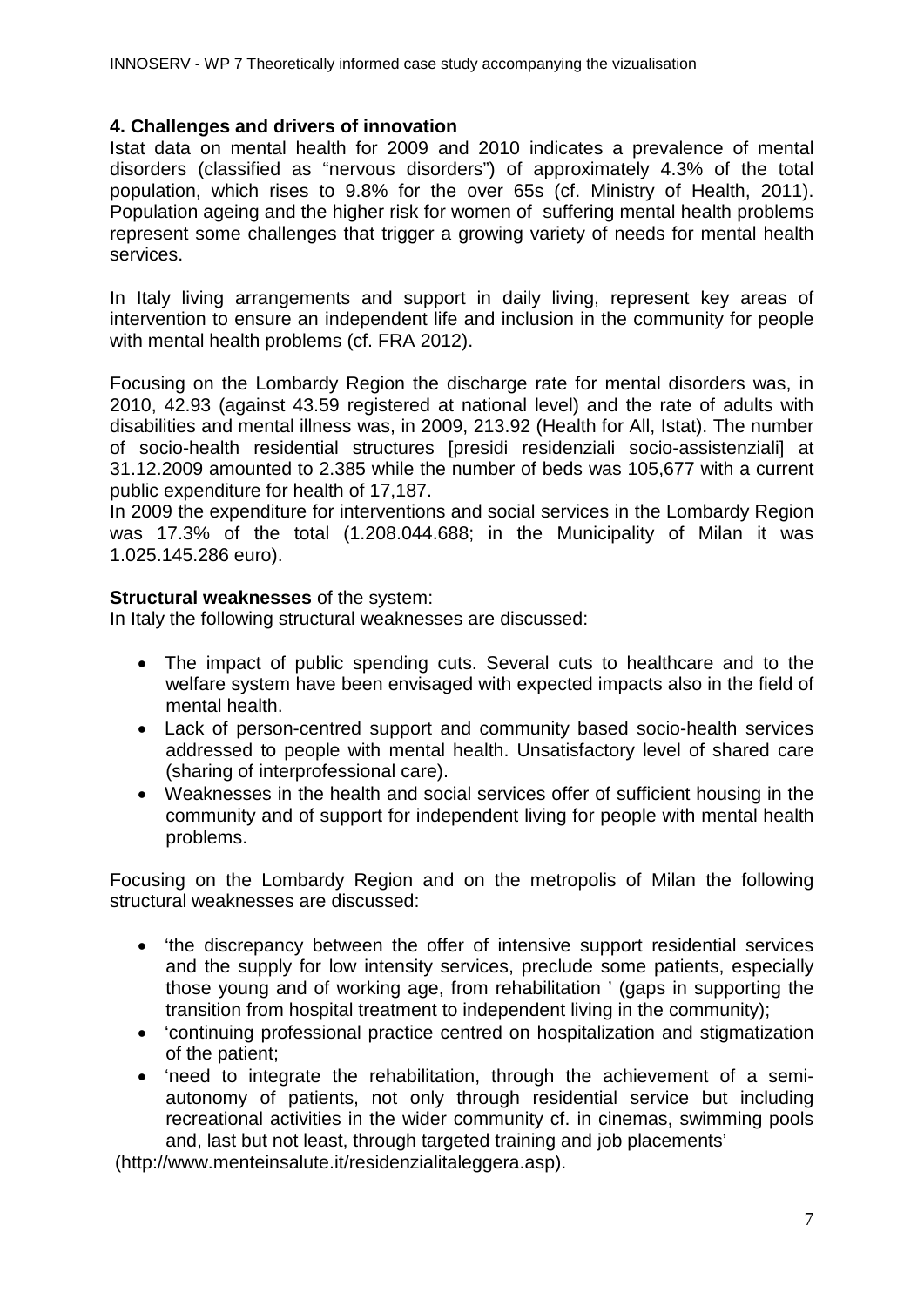#### **Drivers and challenges:**

The reason for this innovative project is to meet the need for people with mental health problems to live independently whether in a group apartment or in their own home. An enabling factor is the modification of the local legislative frameworkfocusing on a shift in the regional law (Lombardy Region) for the "redevelopment of residential ingpsychiatric services" introduced 'light residential' projects to support autonomy for people with mental health problems through living outside of residential structures.

#### **Innovation**: Ideas, criteria, levels and added values

The need for housing solutions for people with mental health problems in Italy expected to increase. Reasons for this are both on the prevalence of mental health and mental health residential services, and population ageing.

The basic principle of light residential programmes is that individualised support and integrated services should be arranged in ways that enable autonomy in people's neighbourhoods. For community living to be truly successful, residential programmes should be accompanied by a range of social services and offer activities for free time.

Only some Italian municipalities currently provide light residential programmes. With the Regional Plan for Mental Health 2002-2004 (Resolution no. 7/17513 of 17 May 2004) the Lombardy Region has promoted processes of institutional innovation including Light Residential Programmes in the offer of public mental health services, implemented in collaboration with third sector organizations, and setting up an accreditation mechanism.

There are six particularly innovative aspects about the service:

#### *Flexibility, person centered approach and autonomy***:**

The innovation consists mainly in favouring and supporting autonomy for people with mental health problem through living in supported residential settings and through the planning of personalized care paths (individualized integrated programmes) agreed between users and institutional and professional figures.

#### *Support to independent living and networking for people with mental health:*

Benefits of professional support in daily living and social networking between service users include increased user's confidence and control over their own life, more opportunities for socializing and easier access to resources in the neighbourhood where they live.

#### *Integration:*

A core element of the highlighted service is integration: (a) Institutional and Governance integration. The integrated approach in financing, planning and managing light residential programmes (community health governance and openness to local social services and civil society); (b) Organizational and Professional integration (shared care) in therapeutic rehabilitation projects for people in residential care. Collaboration and coordination between different professional expertise and new social work practices are outcomes.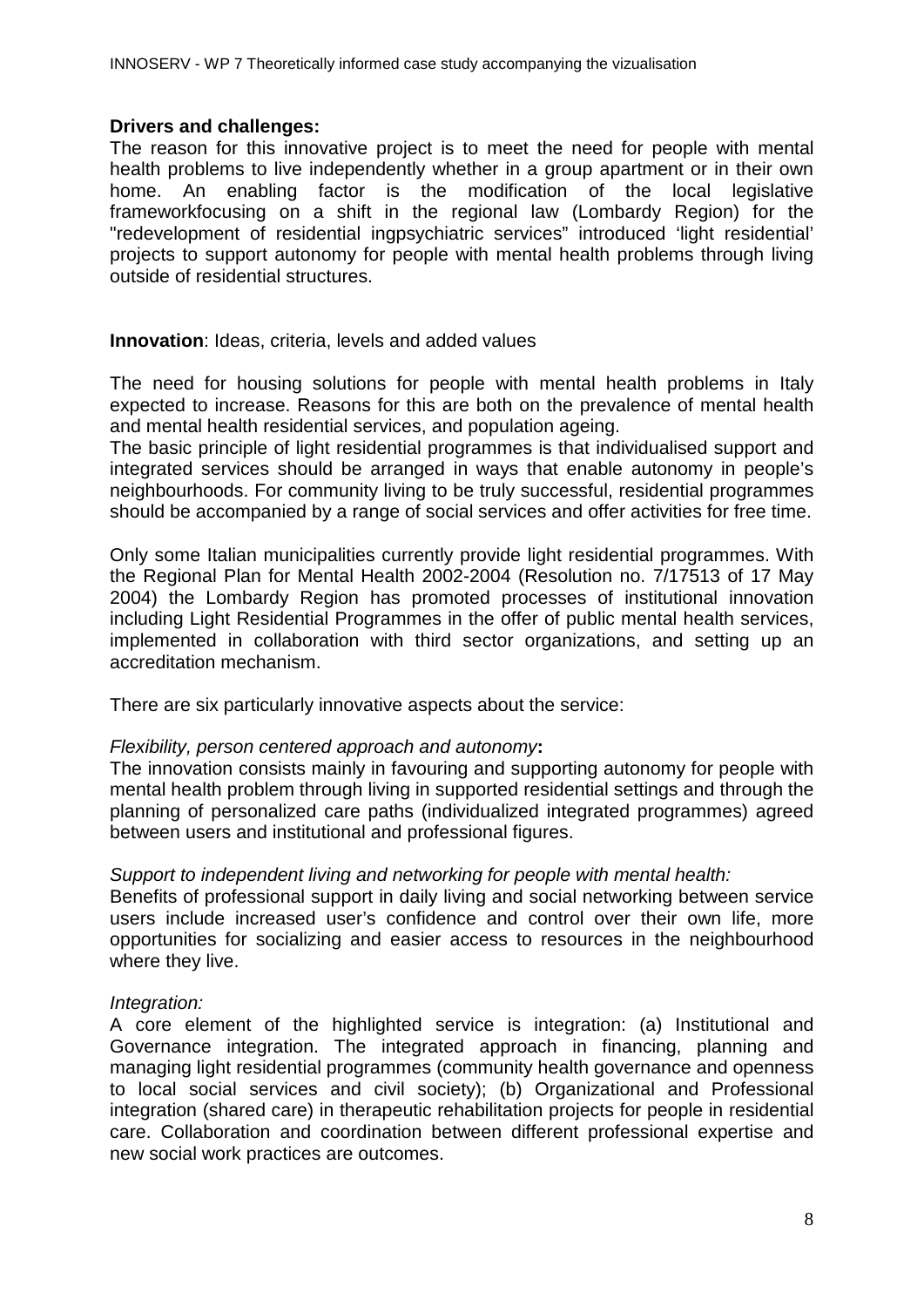#### *Community based:*

The social service provider represents an open and embedded component of community and neighbourhood. Users involved in the Light Residential project can enjoy other activities (rehabilitative) offered by Aiutiamoli. For the implementation of its activities Aiutiamoli works in collaboration not only with local health and psychosocial centres (PSC) and other actors involved in mental health care, but also with local third sector organizations, volunteers, family and parent's users. An added value is openness and connection of the organization provider to civil society.

The 'Blurring Approach' involving overcoming the division between social and health in favour of an integration of these two fields. Integration and connection both between the different stakeholder actors, institutional and non-institutional, involved in mental health care and between an integration with other projects, implemented in the same area, working in synergy with the residential one in order to avoid isolation. Aim: Connection of users as well as favouring social inclusion and participation in the community of people involved in the residential projects.

#### *Institutional change and arrangements:*

The regional law (Lombardy Region) of "redevelopment of residential psychiatric services" introduced light residential projects to support autonomy for people with mental health problem through living out of residential structures. Light residential programmes have been stabilized within regional planning and included in the offer of public mental health services.

#### *Financing:*

The financing of programs of light residential (72 Euro per day) is based on two funding lines: (a) regional funds managed by the ASL for the health quota (45 Euro) to pay the work of the mental health practitioners; (b) funds provided by the Municipality for the social quota (27 Euro) to cover the costs for rent, utilities and food. Providers, as is in the case for psychiatric residency, are required to register the individual contributions made as part of such assistance programs. The psychiatric budget of the Lombardy Region for next year has is not being cut.

#### **Agents of change**

Users' relatives and civil society organizations were the actors who promoted the innovation the most.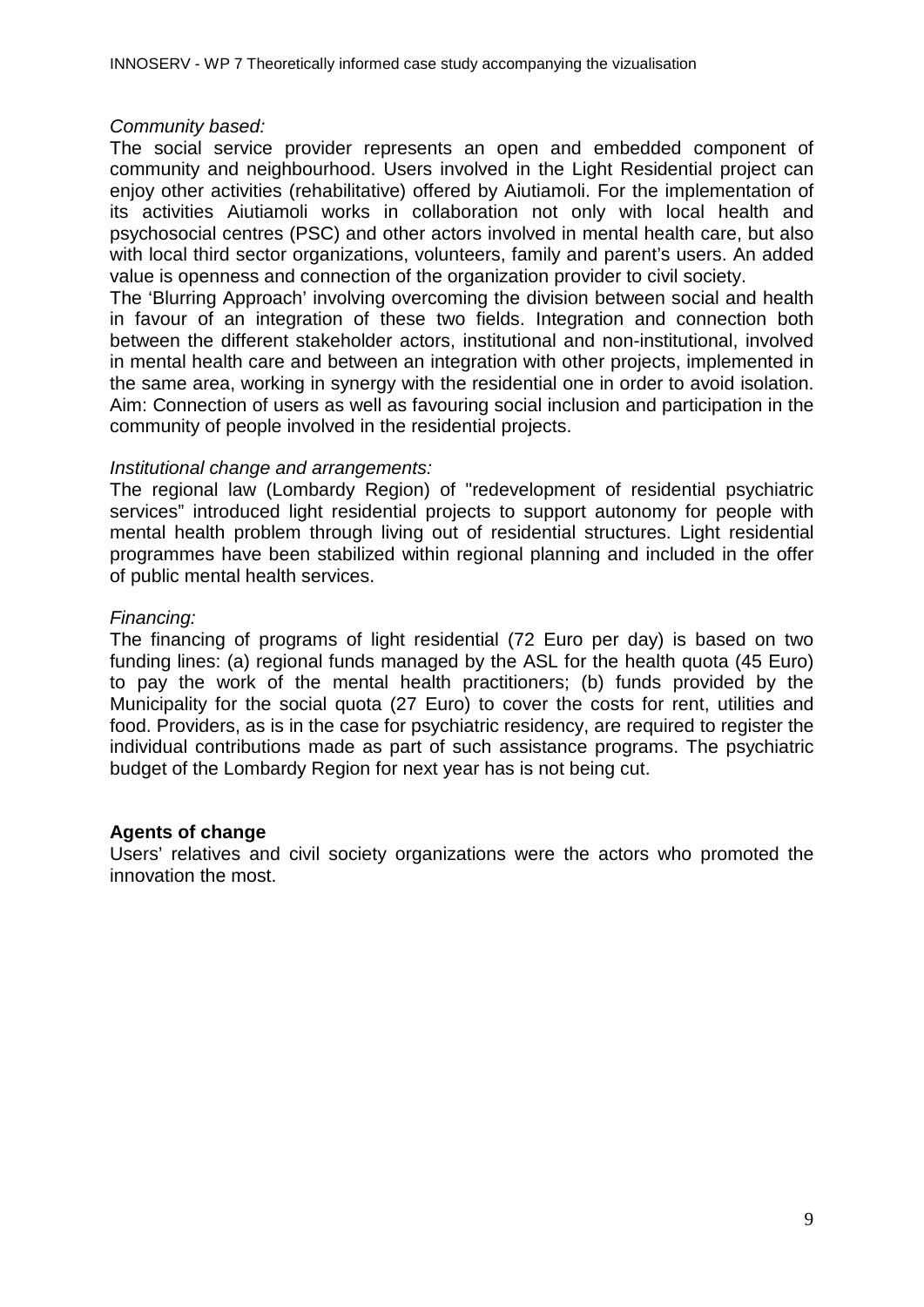## **5. Key innovative elements of this example**

| Field of service                                      | Welfare, health                                                                                                                                                                                                                                                                                                                               |
|-------------------------------------------------------|-----------------------------------------------------------------------------------------------------------------------------------------------------------------------------------------------------------------------------------------------------------------------------------------------------------------------------------------------|
| Establishment of organization                         | Aiutiamoli: 1989; Day Care Center "City of the Sun": 2003                                                                                                                                                                                                                                                                                     |
|                                                       | Foundation Aiutiamoli, built in 2008                                                                                                                                                                                                                                                                                                          |
| Type of organization                                  | Non-profit organization                                                                                                                                                                                                                                                                                                                       |
| Financing                                             |                                                                                                                                                                                                                                                                                                                                               |
|                                                       | two funding lines: (a) regional funds managed by the ASL for the<br>health quota (45 Euro) to pay the work of the mental health<br>practitioners;<br>(b) funds provided by the Municipality for the social quota (27)<br>Euro) to cover the costs for rent, utilities and food<br>Providers, as is in the case for psychiatric residency, are |
|                                                       | required to register the individual contributions made as part of<br>such assistance programs. The psychiatric budget of the<br>Lombardy Region for next year has not be cut.                                                                                                                                                                 |
| Size of organization                                  | Thirty practitioners                                                                                                                                                                                                                                                                                                                          |
| Members and participation                             | 50 people among users relatives and users<br>17 users of the 'light residential project'<br>60 users of the Day Care Centre 'City of the Sun'<br>Active role of relative's, users and volunteers                                                                                                                                              |
| Contact<br>Name of the innovative example<br>Homepage | aiutiamoli@aiutiamoli.it<br>http://www.aiutiamoli.it/                                                                                                                                                                                                                                                                                         |

**Aiutiamoli** is an association founded in Milan in 1989 to deal with the discomfort, pain and loneliness of the mentally ill and their families. The **association** introduced innovation as part of the process of de-institutionalization. Since then the association has promoted mental health projects (preventive services and rehabilitation) through the work e of psychologists, psychotherapists, practitioners, trainers, social workers and volunteers. Aiutiamoli delivers services through **two channels**:

• the Association 'Aiutiamoli'.

The association provides psychological services and leisure activities dedicated to patients (members) and their families.

• the Foundation Aiutiamoli, built in 2007.

The Foundation is responsible for the day centre "La città del sole" and manages 'Light Residential' projects through a partnership between the public and third sector.

## *The Day Care Center born in 2003*

The psychosocial rehabilitation, carried out in the Day Centre, is followed by psychologists, educators, psychiatrists, flanked by art teachers. In this place the "patients" become "users", **active users** of services designed to meet their needs and care. Among the activities: social skill training, self help groups, the group body expression, soft gym, shiatsu, language courses (English), musicotherapy, theatre;social 'outings' including cinema and trips.

## *Light residential projects*

Currently the Foundation carried out two 'Light Residential' projects

**Light residential** represents a new model of residential psychiatric constituting the search for new solutions to old needs. Innovation came from from citizen-led initiatives. In fact the project of light residential was carried out firstly by the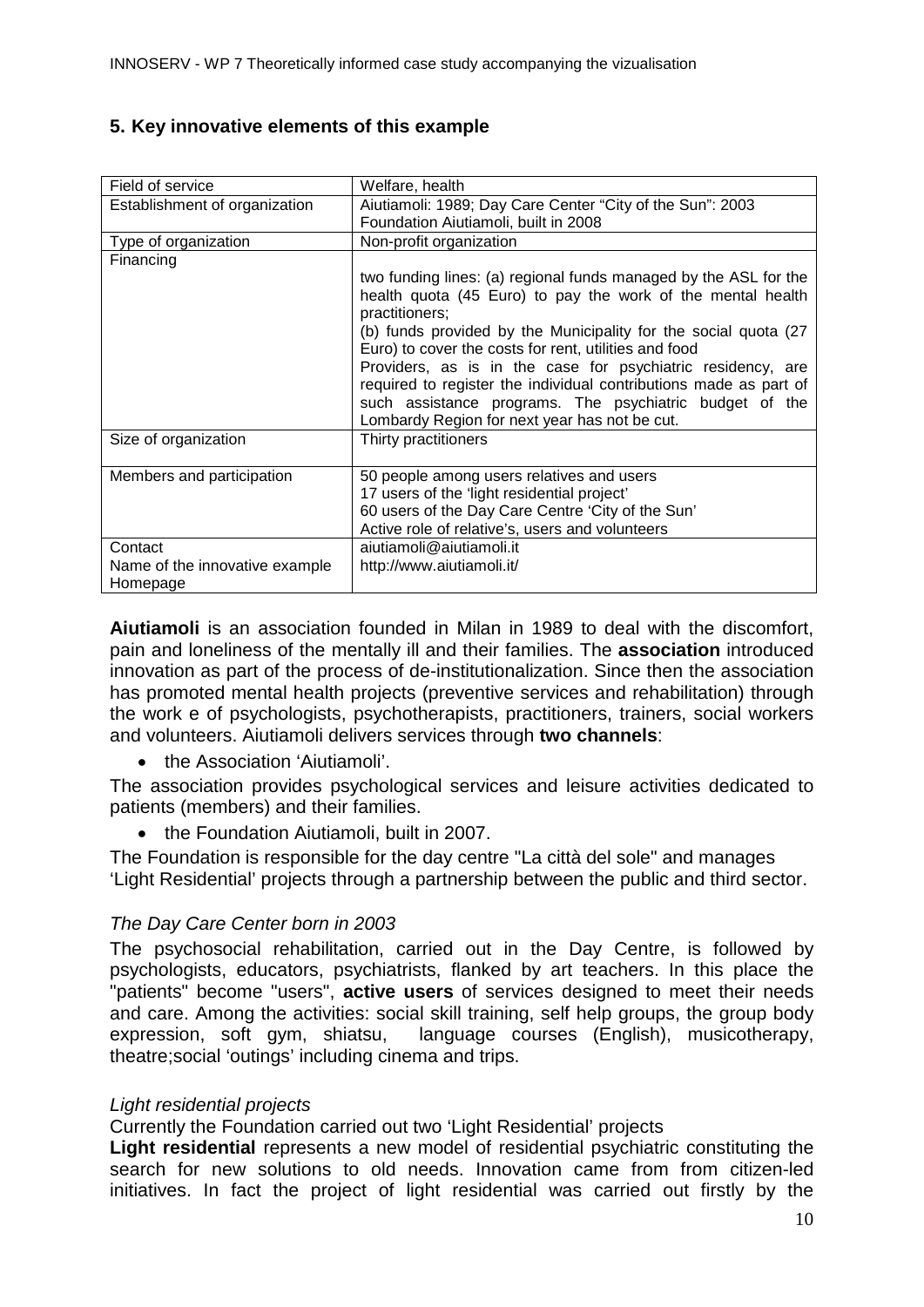association Aiutiamoli during the Eighties to provide a response to the needs and concerns expressed by parents of people with mental health problem. The following local **institutional changes** - institutional arrangements and legislative framework represented enabling factors for the consolidation of this new type of psychiatric residential service. Starting with the "three-year Regional Plan for Mental Health" implementing the Social-Health Regional Plan 2002/2004 the light residential programme became an ordinary activity. To be implemented, such programs must be based on finding appropriate housing solutions through appropriate forms of social support, involving the Coordination Bodies for Mental Health, also through publicthird sector partnership. Aiutiamoli is one of the third-sector accredited actors for providing housing solutions.

Light residential represents a **new model of residential psychiatric.** The new approach is based on the idea of flexible, individual integrated therapeutic projects (PTI) and territorial care patterns of rehabilitation. Favouring easy access to housing is part of this strategy of intervention. Users are patients who are clinically stable but living in difficult social situations and who need support to manage their own home Some users of light residential projects had lived in psychiatric hospitals or in residential structures; some are expected to return there.

Professionals guarantee **support for daily living** that helps people with mental health problems to exercise more choice and control over their lives. The concept of autonomy is a relative one and much attention is given both to the placements and the user's consent. The user needs to be the active, protagonist and to express any fears and problems. .

Aiutiamoli offers two types of **housing solutions for people with mental health problems:** Living in group homes and Living alone.

**Living in group homes.** The 'Clessidra' project is managed by the Aiutiamoli Foundation and is carried out with the Department of Mental Health of the Fatebenefratelli Hospital of Milan. The project provides light residential for 14 people living in 3 apartments in the centre of Milan.

The Foundation also has an apartment in the centre of Milan thanks to the donation of a user's family ('Aquilone project').

**Living alone.** Within the 'Aquilone project', the foundation manages in a peripheral area of Milan 5 public housing units where users live independently. An support worker is available for 4 hours per apartment; with a 24 hour back up service.. **Staff and peer support.** To avoid the risk of isolation (a) an operator goes every day to each apartment; (b) once a week there is a group at the public houses (rotating in each one), with the operational coordinator of the project, the operators on duty and all the users of the project. During the meeting the group discusses positive and critical aspects. The group has a protective function.

**Integrated intervention programs** between the various services (social and health) of the territory - through the presence of expertise on social (related to rights of citizenship) and health (rehabilitative) and with a combination of different fundings and open to **collaboration with the informal network and the civil society** are main features of the innovative practice. Light Residential is a typical example of the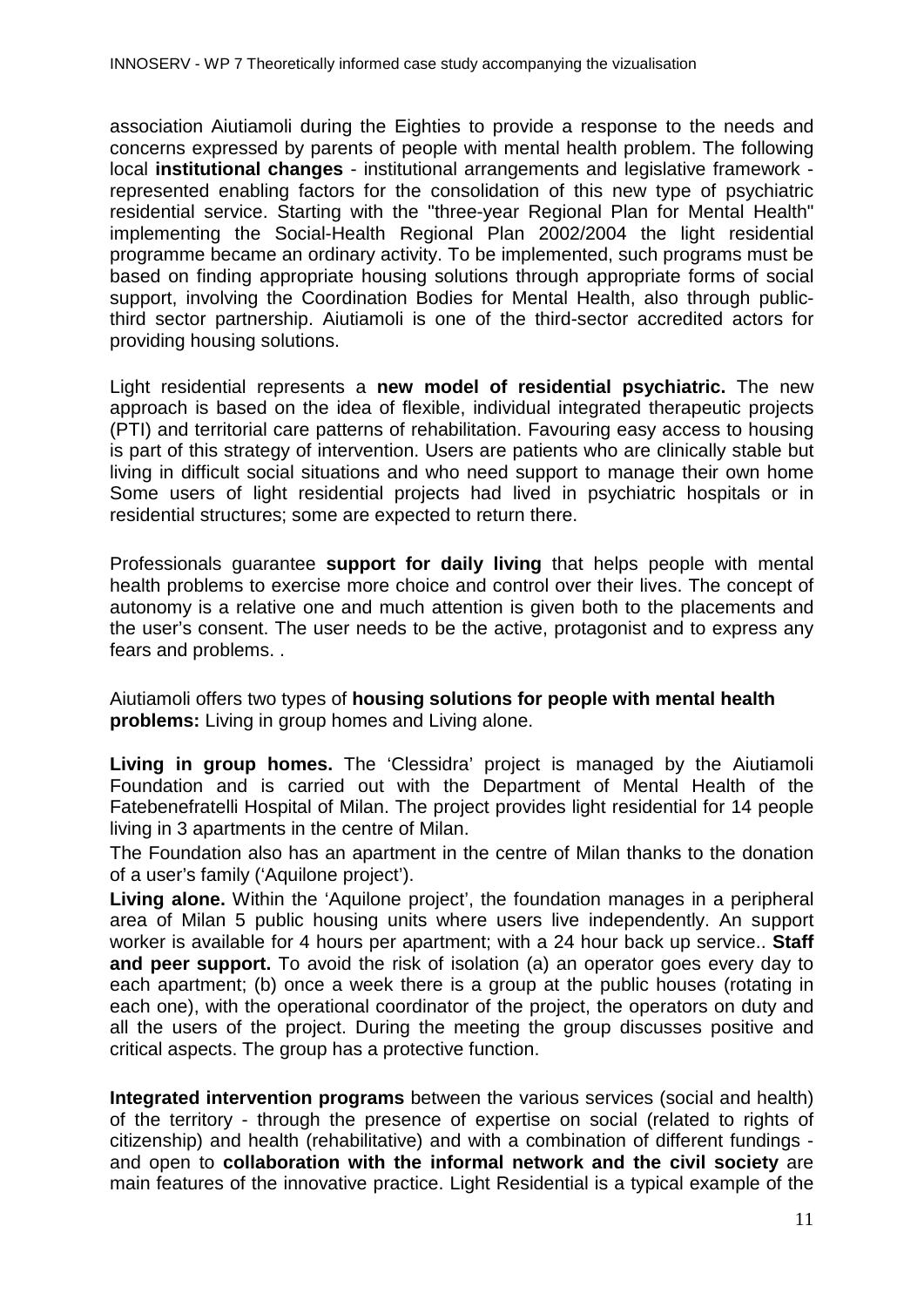'Blurring Approach'. Actors included in the governance of the service are accredited private actors (Aiutiamoli), the Coordination Body for Mental Health set up within the ASL, ASL (Local Health Unit) of the macro-area, DSM (Department of Mental Health), local authorities and social networks. Other projects, implemented in the same area, work in synergy with the residential service in order to facilitate social networks, to avoid isolation and to favour social inclusion of people involved in the residential project managed by Aiutiamoli. Some initiatives implemented are: Let's try together [Proviamoci Assieme], a project providing foster care (for users in serious situations to avoid obligatory hospital treatment (TSO); the day care centers (psychosocial center; CPS) where users of the various projects meet one another and selfhelp groups are developed; the leisure activities carried out by the Association Aiutiamoli. The association also provides **support for user's family**. All these activities are focused to promote participation and inclusion in community life.

Openness to civil society and the active role of relative's users and volunteers are value added of the practice.

The project might have a positive influence on the **debates within the European Commission** due to the fact that most countries in the EU are dealing with the inclusion of people with mental health favouring participation and inclusion in community life. Living autonomy is one of the key issues. The project can be used in other countries as well. Light residential projects, implemented in connection with other services/projects managed by Aiutiamoli, is an example of a new strategy of intervention which takes care of the need of autonomy and independent living for people with mental health problems. Planning and implementing further and effective integration between residential projects, activities favouring participation in the community and labour inclusion initiatives/projects/programmes represent common challenges.

## **6. References**

Eurostat (Statistisches Bundesamt) Hrsg. 2012: Tables by functions, aggregated

benefits and grouped schemes - million EUR. Available at:

http://appsso.eurostat.ec.europa.eu/nui/show.do?dataset=spr\_exp\_eur&lang=de (Date of Access: 27.02.2013)

FRA, 2012: Choice and control: the right to independent living. Experiences of persons with intellectual disabilities and persons with mental health problems in nine EU Member States. Available at: http://fra.europa.eu/en/publication/2012/choice-and-control-right-independent-living (Date of Access: 11.03.2013)

Istat: Italian National Institute of Statistics, Health for All System

Lombardy Region, 2009, The Lombardy Region Mental Health System

[Il sistema di salute mentale di Regione Lombardia]

Ministry of Health [Ministero della salute], 2012: Report on the Health Status of Country

2011[Relazione sullo Stato Sanitario del Paese 2011, RSSP]

Ministry of Health [Ministero della salute], 2011: Report on the Health Status of Country 2009-2010 [Relazione sullo Stato Sanitario del Paese 2009-2010, RSSP]